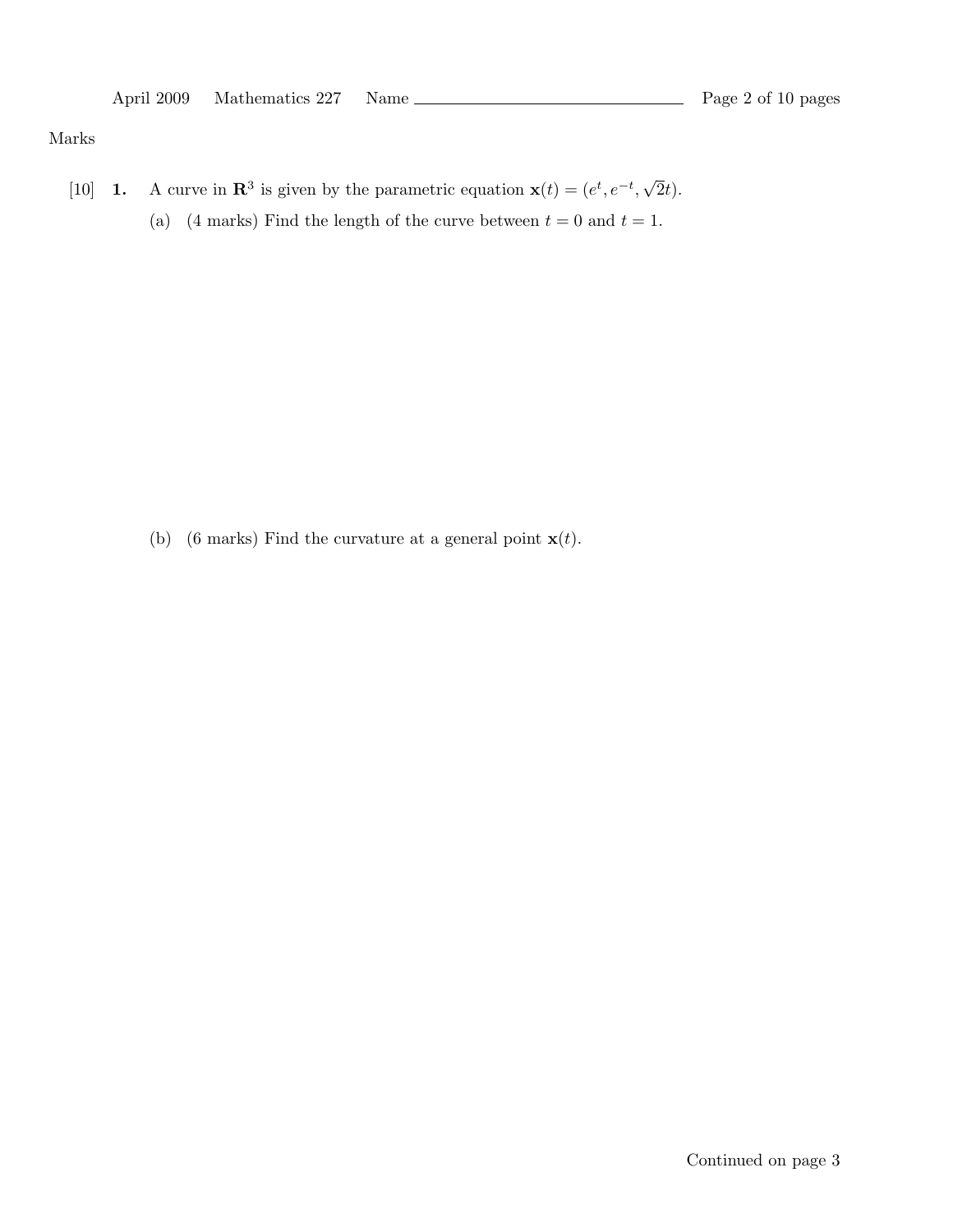[12] 2. Let  $f(x,y) = xe^y - y^2e^x$ .

(a) (6 marks) Find the first- and second-order Taylor polynomials  $P_1(x, y)$  and  $P_2(x, y)$  at  $(0, 1)$ . (It is not necessary to simplify your answers.)

(b) (6 marks) Prove that  $f(x, y) - P_1(x, y)$ , where  $P_1$  is the first-order Taylor polynomial from (a), has a local maximum at  $(0, 1)$ . (Hints: (1)  $e \approx 2.72$ , (2) you have done most of the necessary calculations in (a).)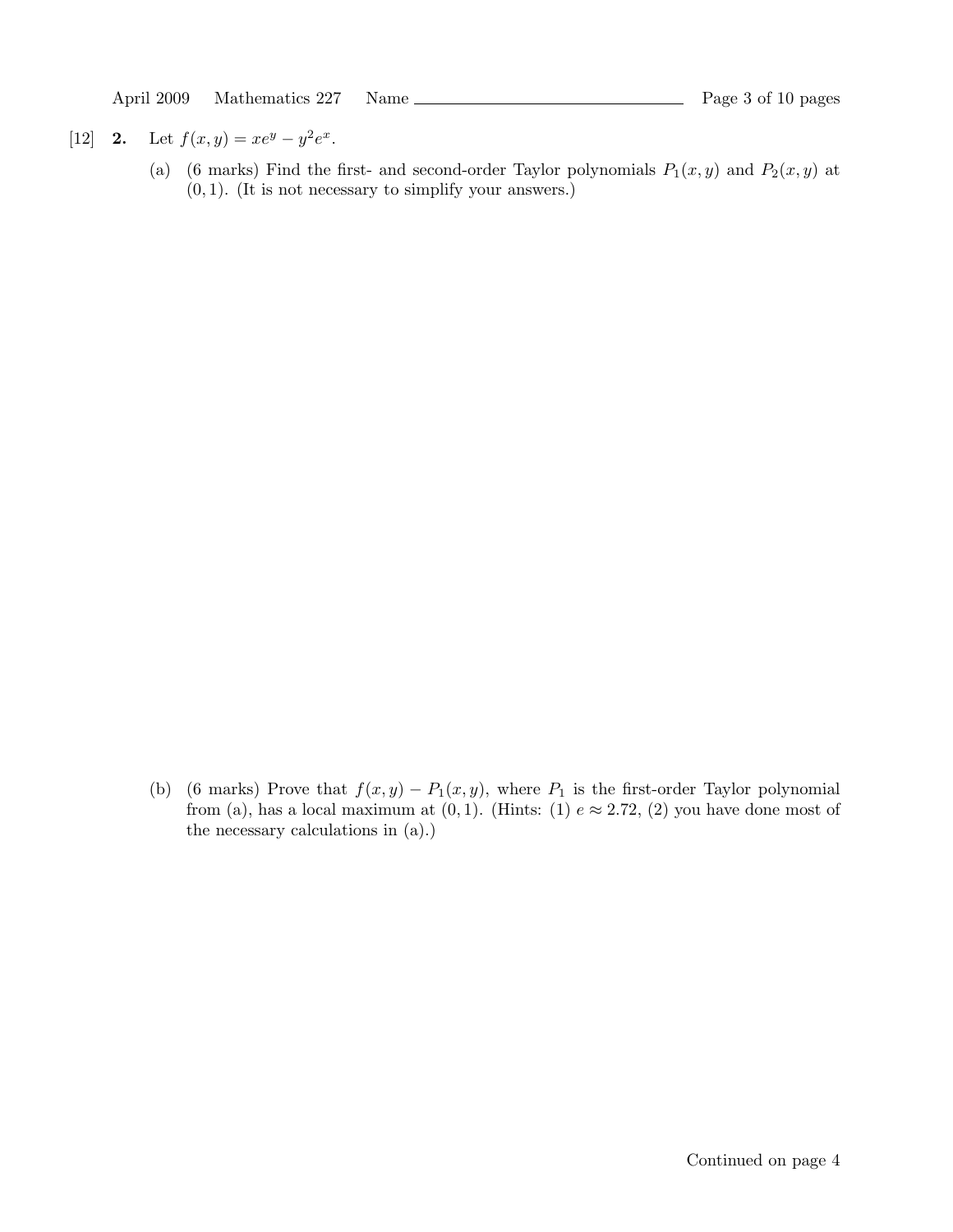April 2009 Mathematics 227 Name  $\frac{1}{2}$  Page 4 of 10 pages

[8] **3.** Find the minimum distance from the origin to the surface  $z(3x + 4y) = 20$ .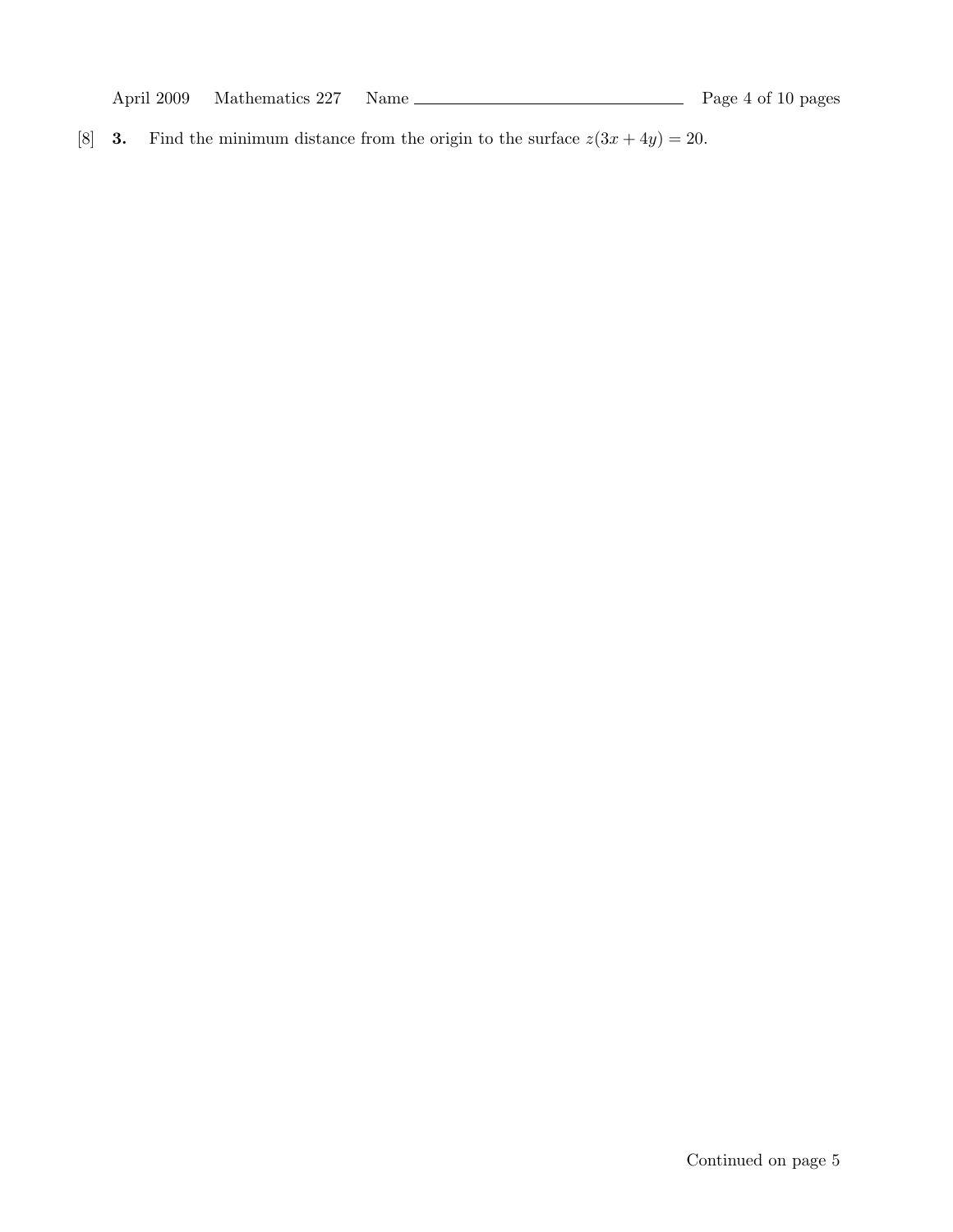- [10] 4. Evaluate the following integrals:
	- (a) (5 marks)  $\int \int_D \cos(x^2) dA$ , where D is the triangle in the xy-plane with vertices (0,0),  $(2,0), (2,2);$

(b) (5 marks)  $\int \int \int_W xz dV$ , where W is the bounded solid enclosed by the planes  $z = 0$ ,  $z = 2, y = 0, y = x$ , and the cylinder  $x^2 + y^2 = 1$ .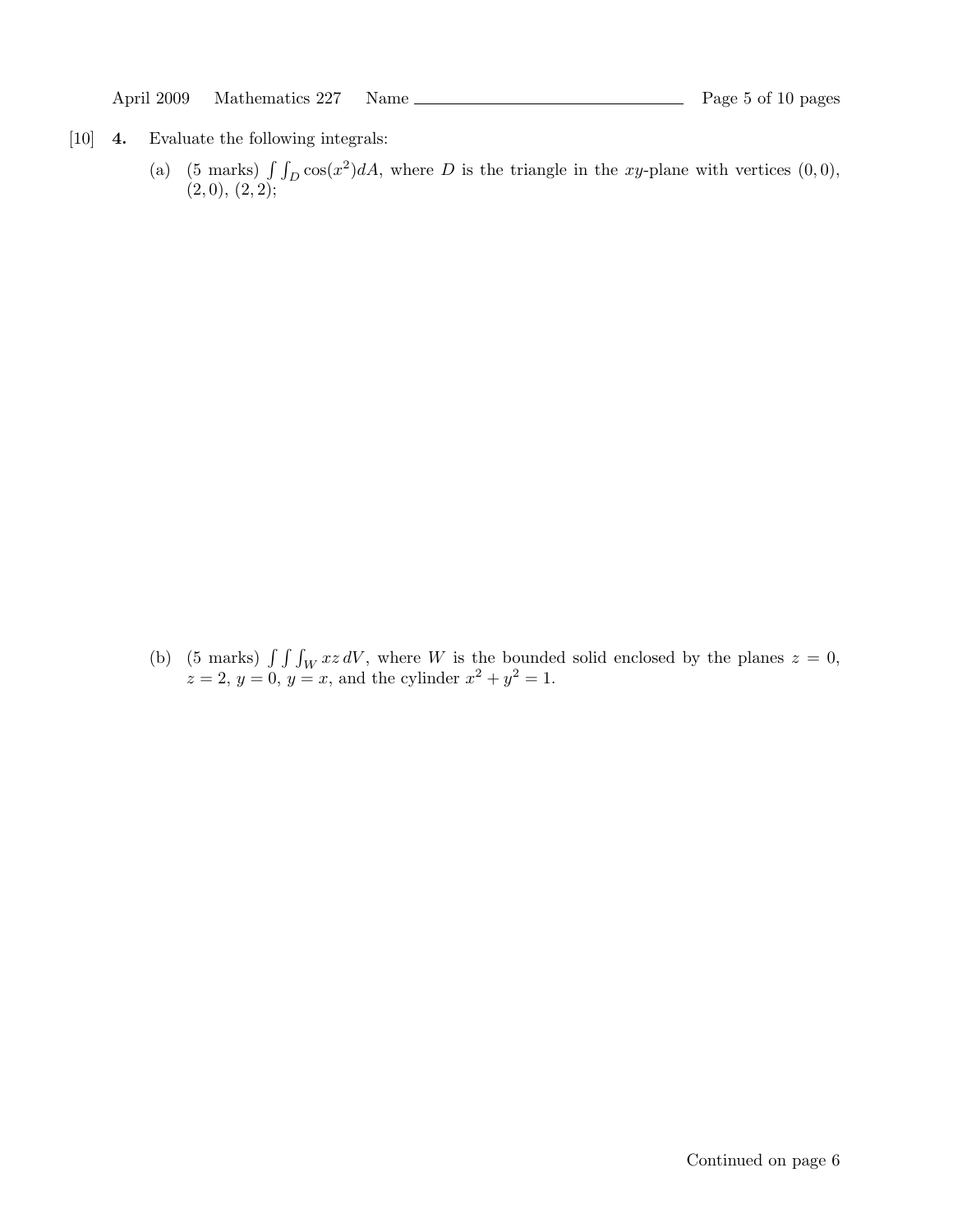- [12] 5. Evaluate the line integrals below. (Use any methods you like.)
	- (a) (6 marks)  $\int_{\mathbf{x}} \mathbf{F} \cdot d\mathbf{s}$ , where  $\mathbf{F} = x\mathbf{i} + 2y\mathbf{j} + 4z\mathbf{k}$  and  $\mathbf{x}$  is the parametrized curve (cos t +  $\sin t$ ,  $\cos t - \sin t$ ,  $t$ ),  $0 \le t \le 1$ .

(b) (6 marks) The (outward) flux of  $\mathbf{F}(x,y) = (x^3 + \sin y)\mathbf{i} + e^{x+y}\mathbf{j}$  across the boundary of the rectangle  $0 \le x \le 1$ ,  $0 \le y \le 2$  in the xy-plane.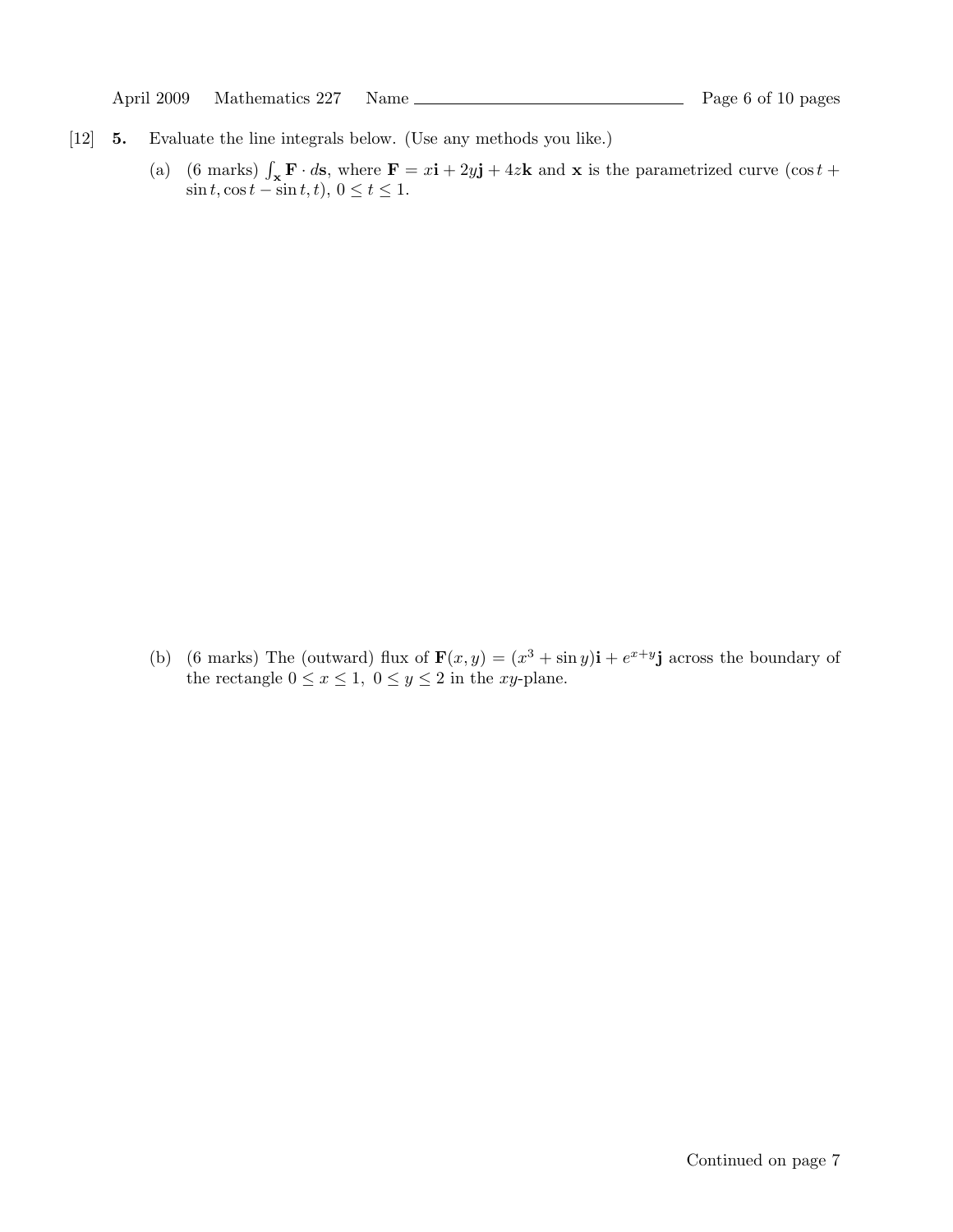$[12] 6.$ 

(a) (4 marks) Find a function  $f(x, y)$  such that  $\mathbf{F} = \nabla f$ , where  $\mathbf{F}(x, y) = (x^2 + y^2)\mathbf{i} + 2xy\mathbf{j}$ .

(b) (4 marks) Evaluate  $\int_C \mathbf{F} \cdot d\mathbf{s}$ , where C is any oriented piecewise  $C^1$  curve from (1, 2) to  $(3, 4)$  and **F** is the vector field in  $(a)$ .

(c) (4 marks) Let  $\mathbf{F} = \nabla f$  be a conservative vector field (not necessarily the same as in (a)-(b)), and let  $\mathbf{x}(t)$  be a flow line of **F**. Prove that  $\frac{d}{dt}f(\mathbf{x}(t)) \ge 0$ .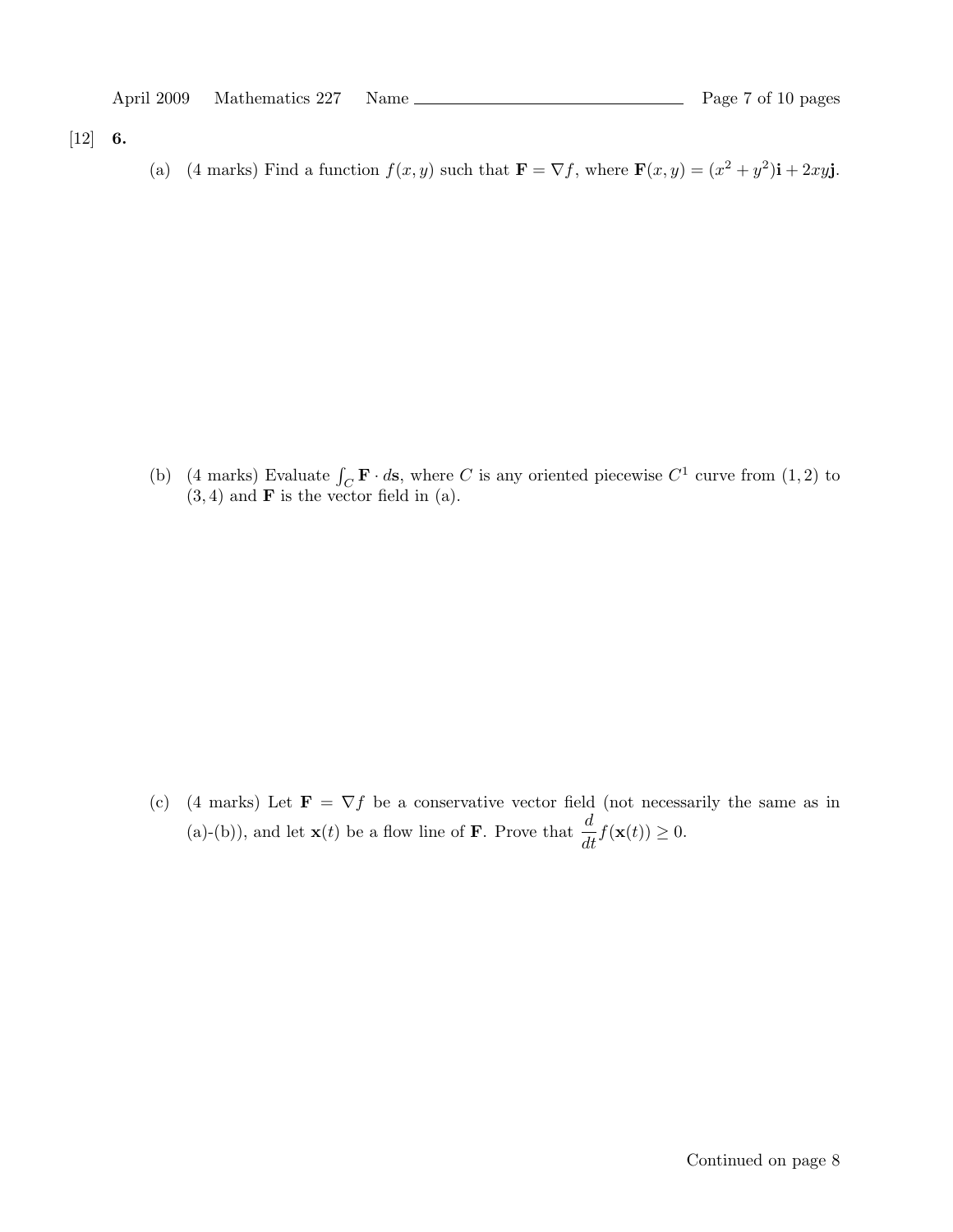[8] **7.** Let  $\mathbf{F} = (x + z)\mathbf{i} + (y + 2z)\mathbf{j} + (2x + 3y)\mathbf{k}$ . What are the possible values of  $\int_C \mathbf{F} \cdot d\mathbf{s}$ , if C is a circle of radius r contained in a plane  $x + 3y - z = a$ ?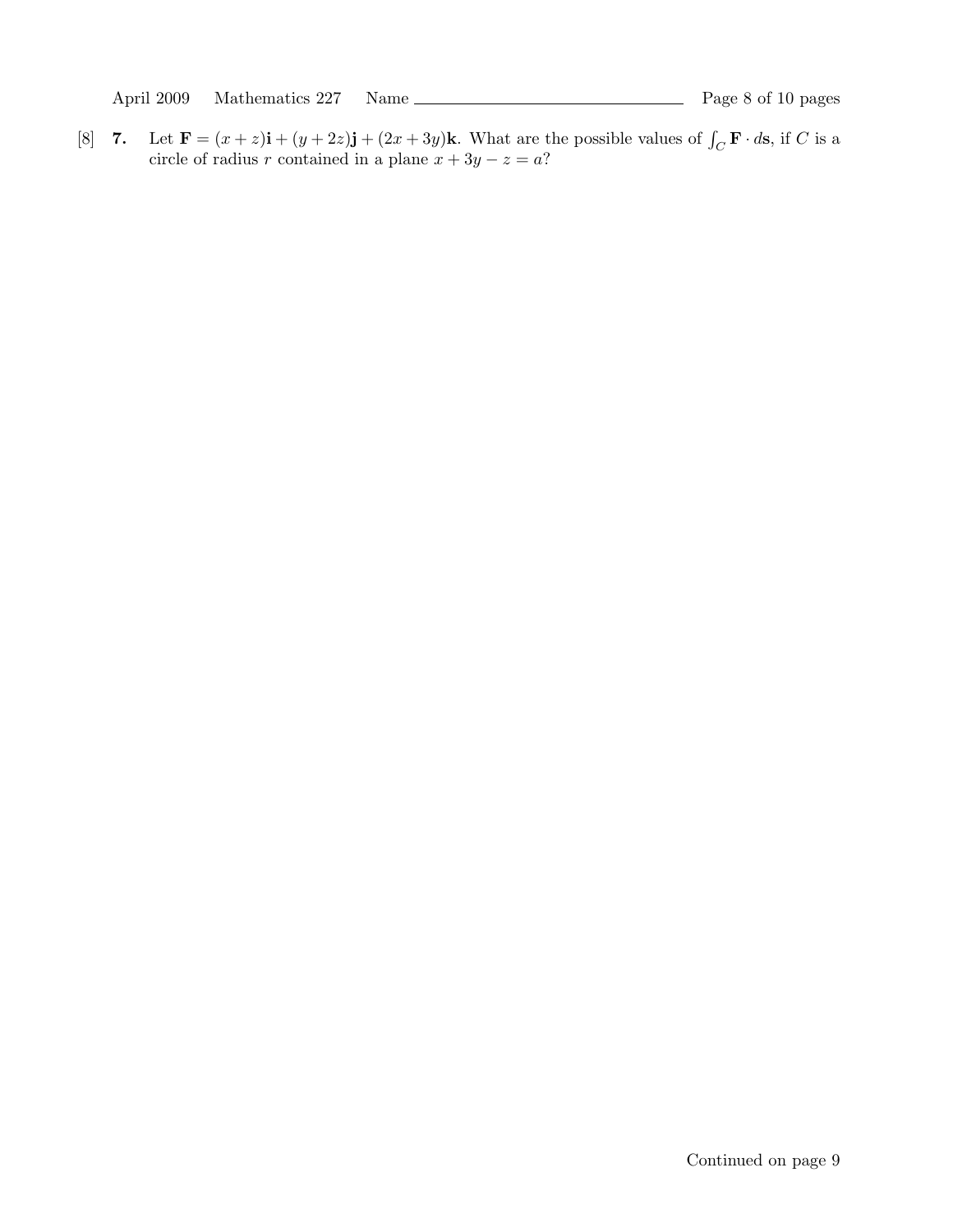- [16] 8. Let X be the parametrized surface  $\mathbf{X}(s,t) = (t \cos s, t \sin s, 2t)$ ,  $0 \le s \le \pi/2$ ,  $1 \le t \le 2$ . Evaluate the following integrals:
	- (a) (8 marks)  $\int \int_{\mathbf{X}} z^2 dS$ ,

(b) (8 marks)  $\int \int_{\mathbf{X}} \mathbf{F} \cdot d\mathbf{S}$ , if  $\mathbf{F} = y^2$ **i**.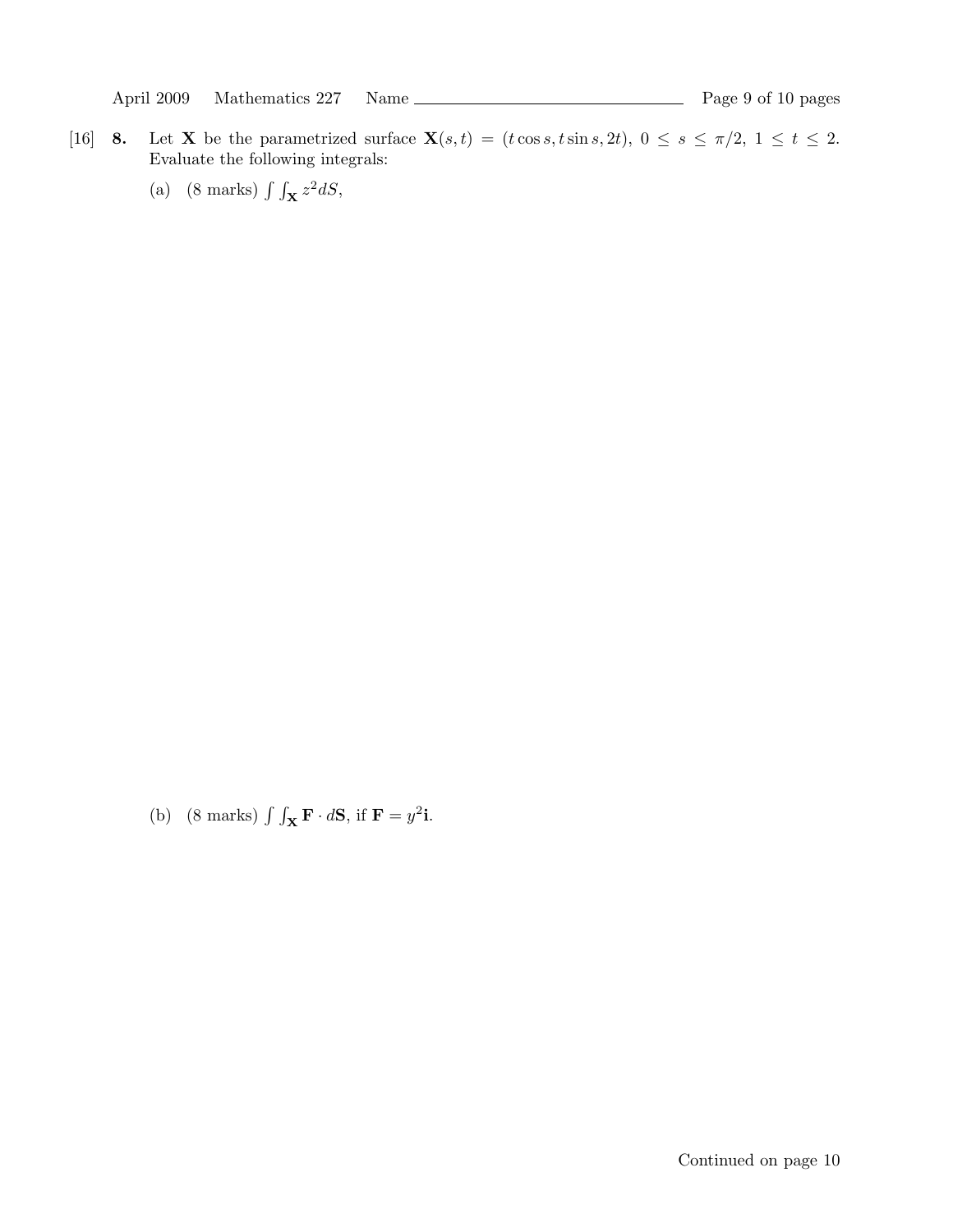$[12] \quad {\bf 9.} \quad \text{Let } \omega = (x+z) dx \wedge dy + (y-x) dy \wedge dz.$ 

(a) (4 marks) Compute  $d\omega$ . Simplify your answer.

(b) (8 marks) Find  $\int_{\mathbf{X}} \omega$ , if  $\mathbf{X}(s,t) = (t + s, t, s^2), -1 \le s \le 1, 0 \le t \le 1$ .